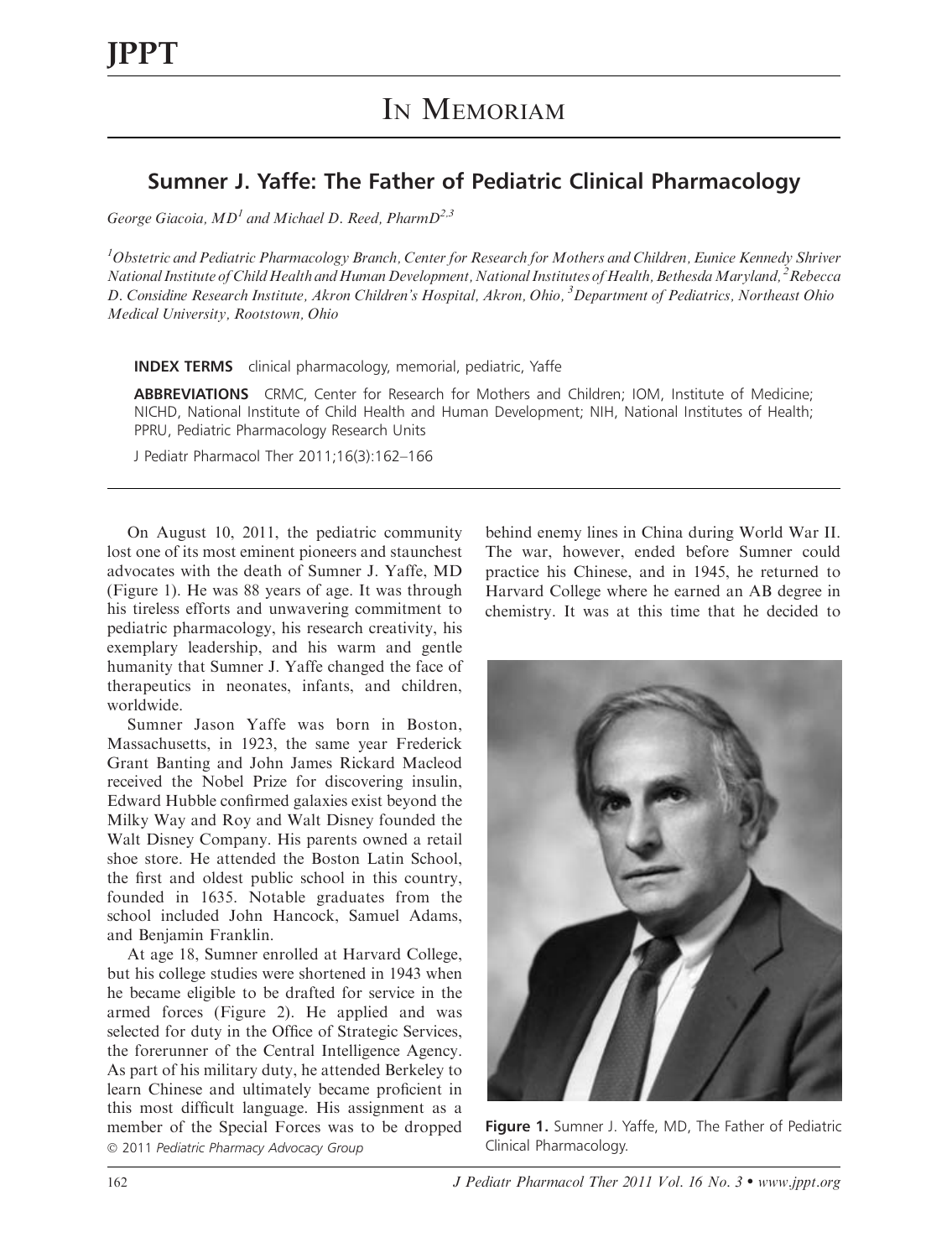

Figure 2. Sumner Yaffe around the time he entered Harvard College.



Figure 3. Sumner graduating from Harvard College, MA in Pharmacology.



Figure 4. Dr. Yaffe during his fellowship in metabolism with Dr. Schwartz at Boston Children's.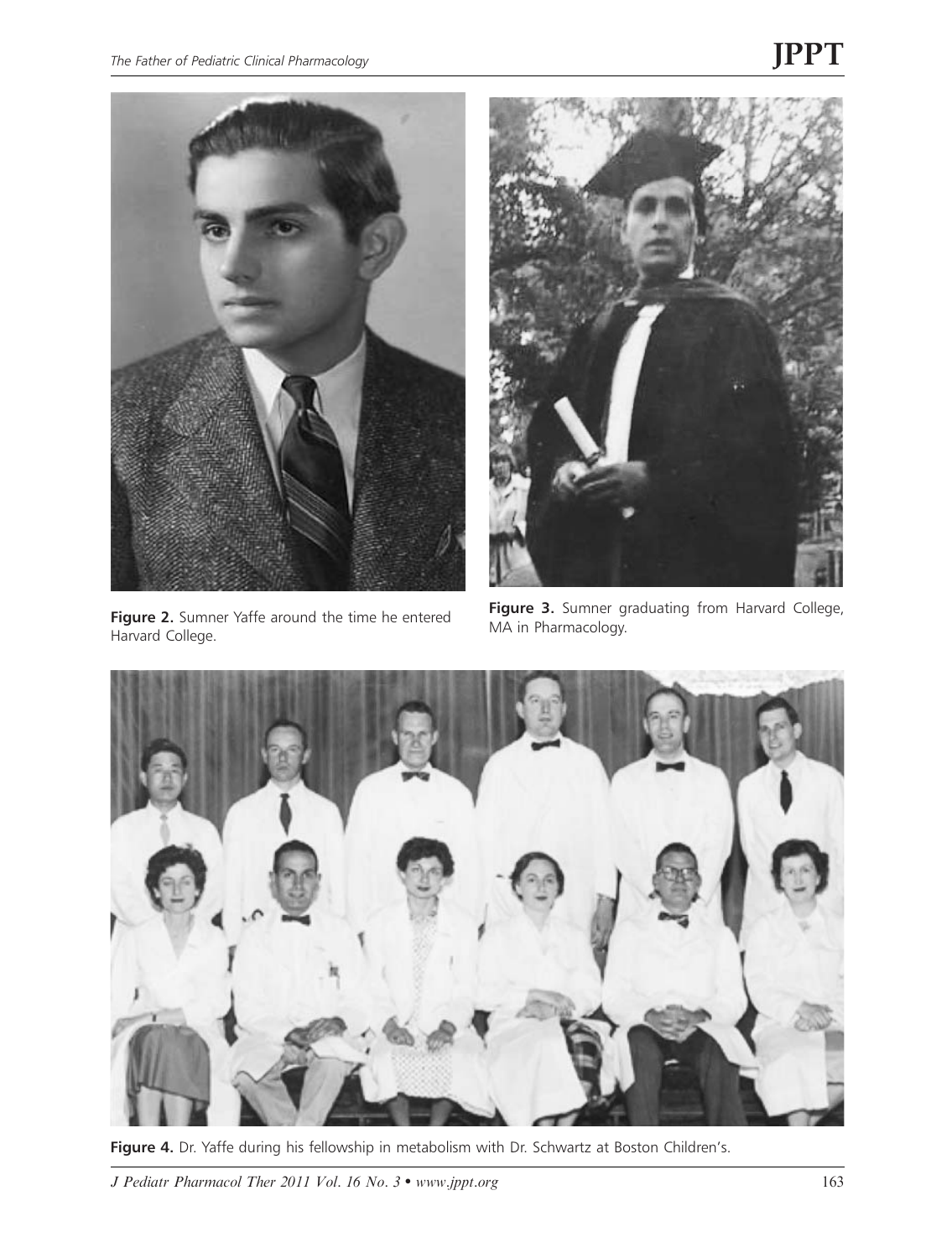

Figure 5. Dr. Yaffe addressing an international conference.

pursue pharmacology research at Harvard University, studying age-dependent differences in cardiac responses to digitalis. This investigation marked the beginning of a lifelong interest in the influence of ontogeny in drug disposition and effect. Sumner then earned an MA degree in pharmacology and decided to become a physician, graduating from the University of Vermont in 1954 (Figure 3). He completed his pediatric internship and residency at Boston Children's Hospital, after which he received a Fulbright scholarship to study hypercalcemia and its relationship to vitamin D overdose at Saint Mary's Hospital, London, England. He returned to Harvard for a fellowship in metabolism under Robert Schwatz. After completing this fellowship, he joined the faculty at Stanford University, becoming the Program Director of the Clinical Research Center for Premature Infants (Figure 4). It was then that he developed an interest in neonatal pharmacology and became involved in a number of studies of the clinical pharmacology of antibiotics in preterm infants. Both investigative and practical, his work featured clinical correlations, as reflected in an early publication focusing on effectively controlling staphylococci in the nursery.<sup>1</sup>

In 1963, Sumner moved to Buffalo Children's Hospital, as Director of the Division of Clinical Pharmacology and Professor of Pediatrics and Adjunct Professor of Biochemical Pharmacology at University at Buffalo, the State University of New York. Recognizing the need to introduce the clinical community to the fledgling specialty of pediatric clinical pharmacology, while demonstrating value at the bedside, Sumner published initial early reviews advocating the use of pediatric clinical pharmacology. $2-5$  In 1969, Sumner was awarded a special National Institutes of Health (NIH) fellowship to travel to Sweden as a visiting Professor of Pharmacology at the Karolinska Institute. In 1975, he accepted a position at the Children's Hospital of Philadelphia as head of the first division of pediatric clinical pharmacology at that institution.

During his distinguished academic career, he was committed to education and the sharing of new findings, publishing more than 300 scientific articles and books dealing with a wide range of developmental science. The ontogeny of drug-metabolizing enzymes was a primary focus of Sumner's intense research interest. His creativity in clinical research, grounded in clinical applicability, is clearly visible in his 1964 publications addressing glucuronyl transferase $^6$  and sulfate metabolism.<sup>7</sup> He was among the first researchers to study these enzymes in various human fetal tissues and in placenta.<sup>8</sup> Furthermore, he was very interested in unraveling the effect of various factors on the drug metabolizing enzyme systems of the developing organism. Sumner made original contributions to knowledge of the effects of protein intake, malnutrition, metals, vitamins, and hormones on hepatic drug metabolism.

Other original contributions include mechanistic studies of the teratogenic effect of xenobiotics and the long-lasting cerebral effects of fetal exposure to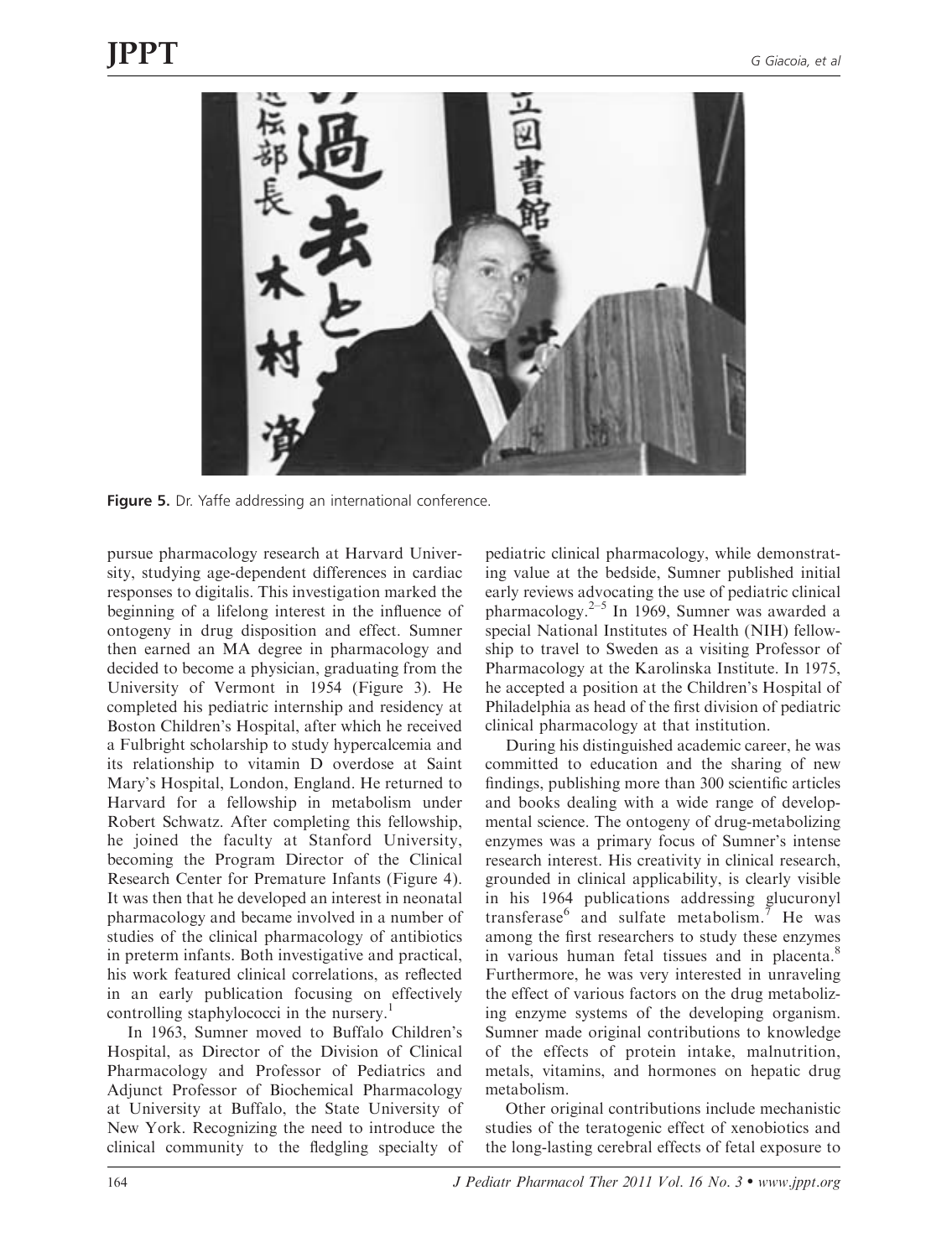sex steroid hormones. Early in his career, he embraced toxicology as an extension of clinical pharmacology, again focusing on improving the care of children. In 1964, he published a clinical and pathological assessment of a fatal case of amitriptyline poisoning.<sup>9</sup> In addition to these cutting-edge accomplishments, Sumner was involved in studies of the clinical pharmacology of various drugs, the effect of phototherapy on bilirubin metabolism, and the excretion of drugs in breast milk. Two of his enduring works have received worldwide recognition as key pediatric pharmacological references, Drugs in Lactation (with Gerald G. Briggs and Roger K. Freeman) and Pediatric Pharmacology (with Jacob V. Aranda).

After many scientifically fruitful years, Sumner entered the arena of administration, when in 1980, he accepted the Directorship of the Center for Research for Mothers and Children (CRMC) at the National Institute of Child Health and Human Development (NICHD), a position that had been vacated by Jonathan Lanman. During his 20-year tenure, Sumner influenced and molded research policies at the CRMC of the NICHD. His genius was in combining an insatiable scientific curiosity with a vision of how research could be accomplished. As Director of CRMC, Sumner was responsible for a multimillion-dollar research portfolio consisting of disciplines as disparate as child psychology and teratology.

Sumner had a keen ability to identify promising young researchers and to guide them to appropriate funding opportunities and in many cases creating such opportunities. He was a consummate teacher. Of paramount importance to the pediatric clinical pharmacy and clinical pharmacology communities are the results of his pioneering efforts in the development of clinical research networks at NICHD, at a time when clinical research was frowned upon by the mainstream NIH and considered a minor discipline. He created the Neonatal and Fetal Maternal Medicine networks, now in their 25th years of operation. Despite the demands of the job, Sumner found the time and will to constantly and aggressively advocate for the study of drugs in children.

In 1990, the Forum on Drug Development of the Institute of Medicine (IOM) sponsored a workshop to address the serious issue of the lack of pediatric labeling. Sumner was instrumental in convening the key stakeholders, NICHD, Food and Drug Administration, pharmaceutical companies, and academia, to thoughtfully address this long-standing omission. Recommendations from the workshop were made to the four parties involved. Adoption of two of the IOM recommendations had far-reaching consequences, including the creation of 1) incentives



Figure 6. Sumner Yaffe on holiday with daughter Kristina on Martha's Vineyard.

to promote innovator-sponsored labeling drug studies earlier in the drug development process, and 2) a network of Pediatric Pharmacology Research Units (PPRUs) to demonstrate that comprehensive, information-rich labeling studies could be performed in children of all ages, including those who are critically ill. The success of this network has become his crowning achievement.

For many years, Sumner was the articulate spokesman for pediatric clinical pharmacology in national and international forums. In donning this mantle, he traveled to all corners of the world (Figure 5). These sojourns blended very nicely with his penchant for international travel in pursuit of improved heath care for children. He served with distinction as chair of the Committee on Drugs of the American Academy of Pediatrics and devoted time and energy to many scientific advisory committees and innumerable academic and professional associations. Sumner recognized early in his career the importance and immense value of the